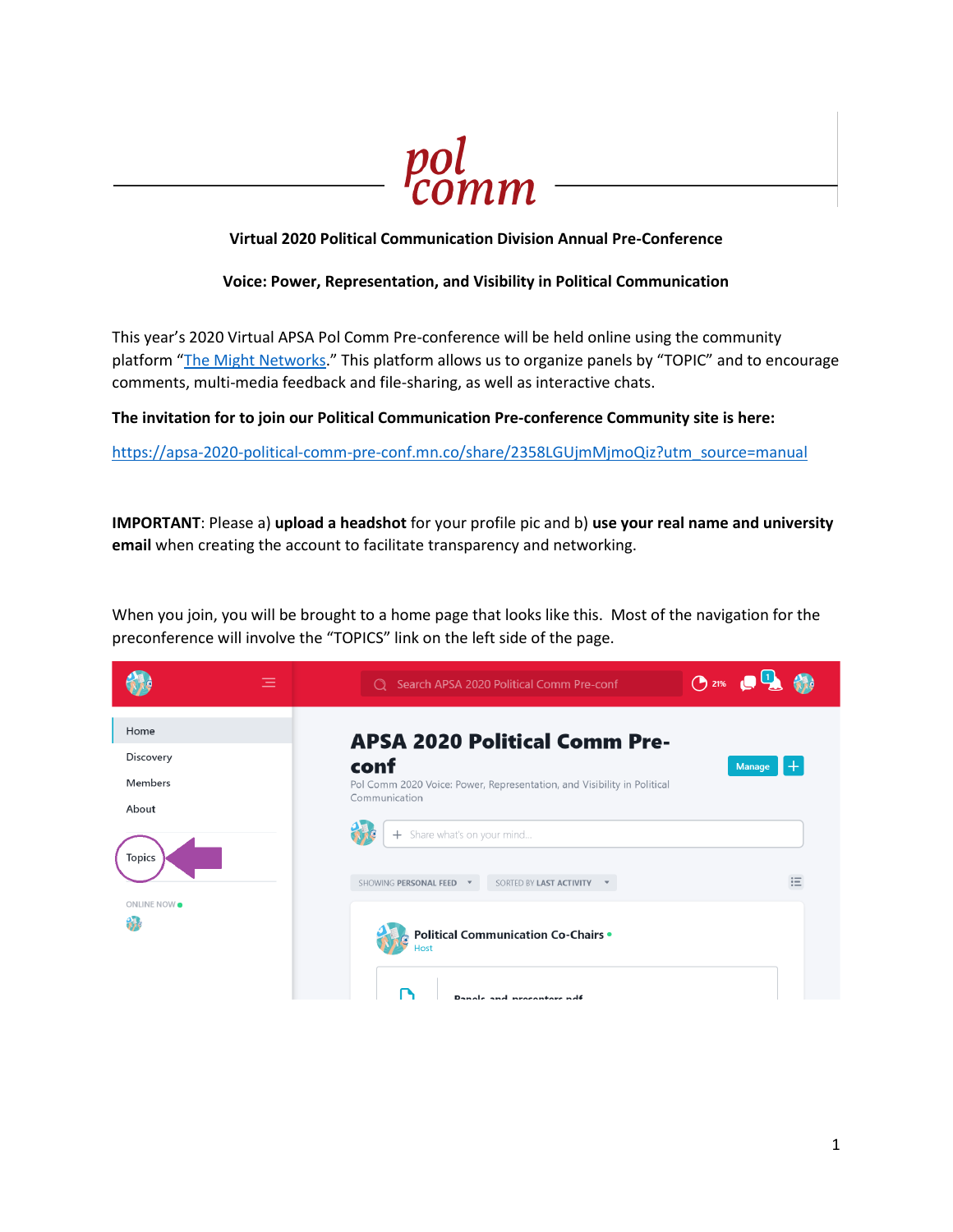When you click on "TOPICS" you'll see SIX main topics:



The first topic (Agenda and Information) is home to the "business" of the preconference, including information about the program, panels, and people:

• Agenda and Information

The following FIVE topics serve as our asynchronous "panels," each featuring 6-8 pre-recorded video presentations, with opportunities for feedback through comments and multimedia uploads by attendees.

- Elections, Media, and Trust
- Political Polarization and (In)Civility
- Identity, Representation and Voice in Political Communication
- From TikTok to Twitter: Social Media and Political Life
- Elite Voices and Strategic Choices: Strategic Political Communication

As you explore the topics, you'll be able to view the titles, abstract, and video presentations for the various projects being presented this year.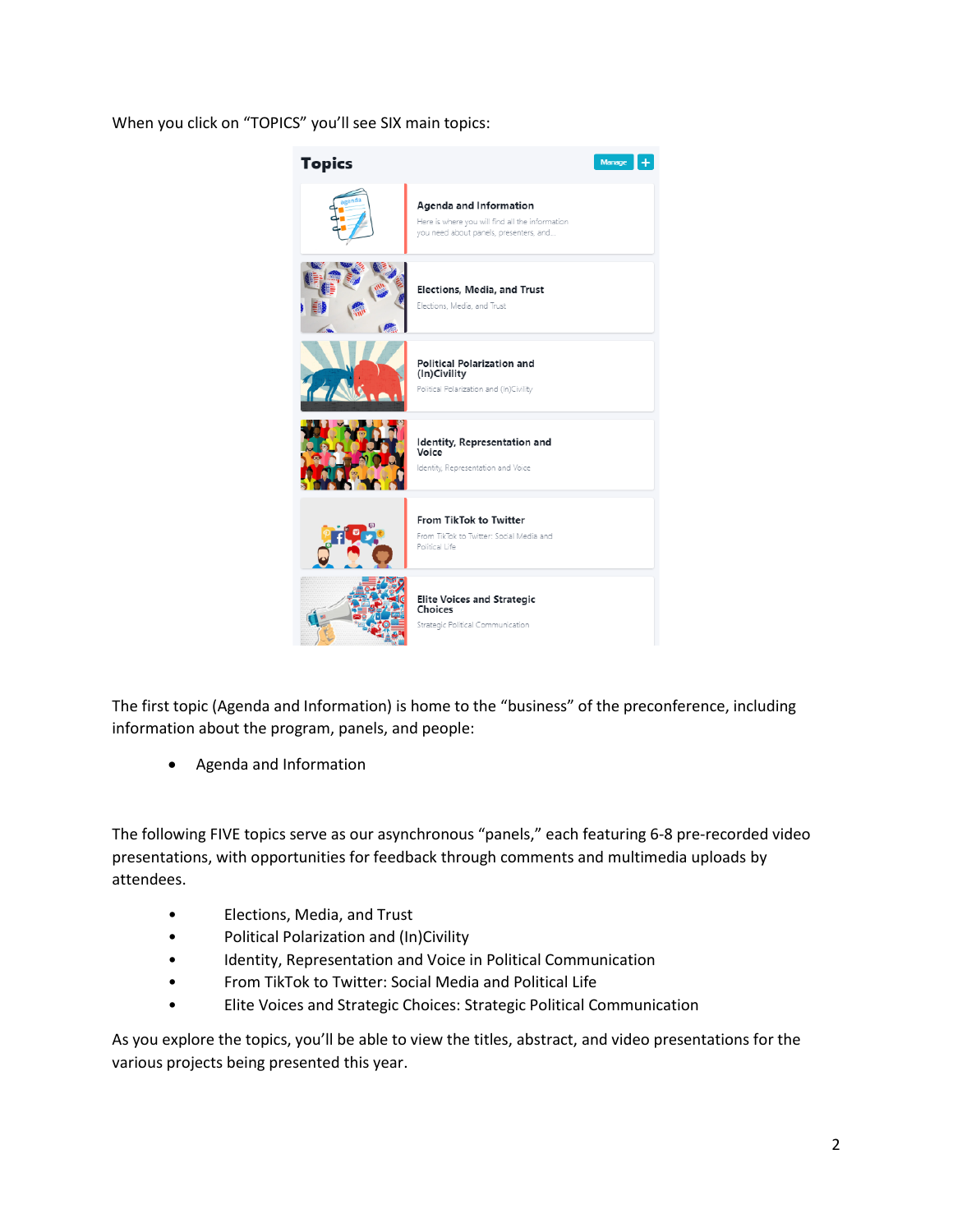# **Interactivity and connection:**



Be sure to use the **"COMMENT" feature** on the lower right corner of each presenter's post to give presentation feedback, encouragement, and to ask questions.



**Use the "CHAT" feature** (upper right corner of the page) to engage with other participants and create that feeling of community that we always love so much at our face to face preconference!



Keep your eye on the **"NOTIFICATIONS" icon** (upper right corner of the page) to see when someone has replied to a comment or engaged with you through the chat. You will also get email notifications!

#### **Live Interactive Sessions:**

Each topic has been assigned a senior scholar "discussant" who has been kind enough to host a LIVE breakout session for panelists and other interested attendees. These will be held on Tuesday September 8<sup>th</sup>. Scheduled ZOOM Breakout sessions are as follows:

| <b>TIME</b>               | <b>TOPIC</b>                                                                       | <b>DISCUSSANT</b>                                                                |
|---------------------------|------------------------------------------------------------------------------------|----------------------------------------------------------------------------------|
| $9:00 - 10:30$ am EST     | From TikTok to Twitter:<br>Social Media and Political<br>Life                      | Deen Freelon, Associate Professor, UNC<br>Hussman School of Journalism and Media |
| 10:45 am $-$ 12:15 pm EST | Elections, Media, and Trust                                                        | Johanna Dunaway, Associate Professor,<br>Texas A & M Dept of Communication       |
| $12:30 - 2$ pm EST        | <b>Political Polarization and</b><br>(In)Civility                                  | Kate Kenski, Professor, University of<br>Arizona Department of Communication     |
| $2:15 - 3:45$ pm EST      | Identity, Representation and<br>Voice in Political<br>Communication                | Daniel Kreiss, Associate Professor UNC<br>Hussman School of Journalism and Media |
| $4 - 5:30$ pm EST         | Elite Voices and Strategic<br><b>Choices: Strategic Political</b><br>Communication | <b>TBD</b>                                                                       |

# **BREAK OUT PANEL SCHEDULE for TUESDAY SEPTEMBER 8, 2020**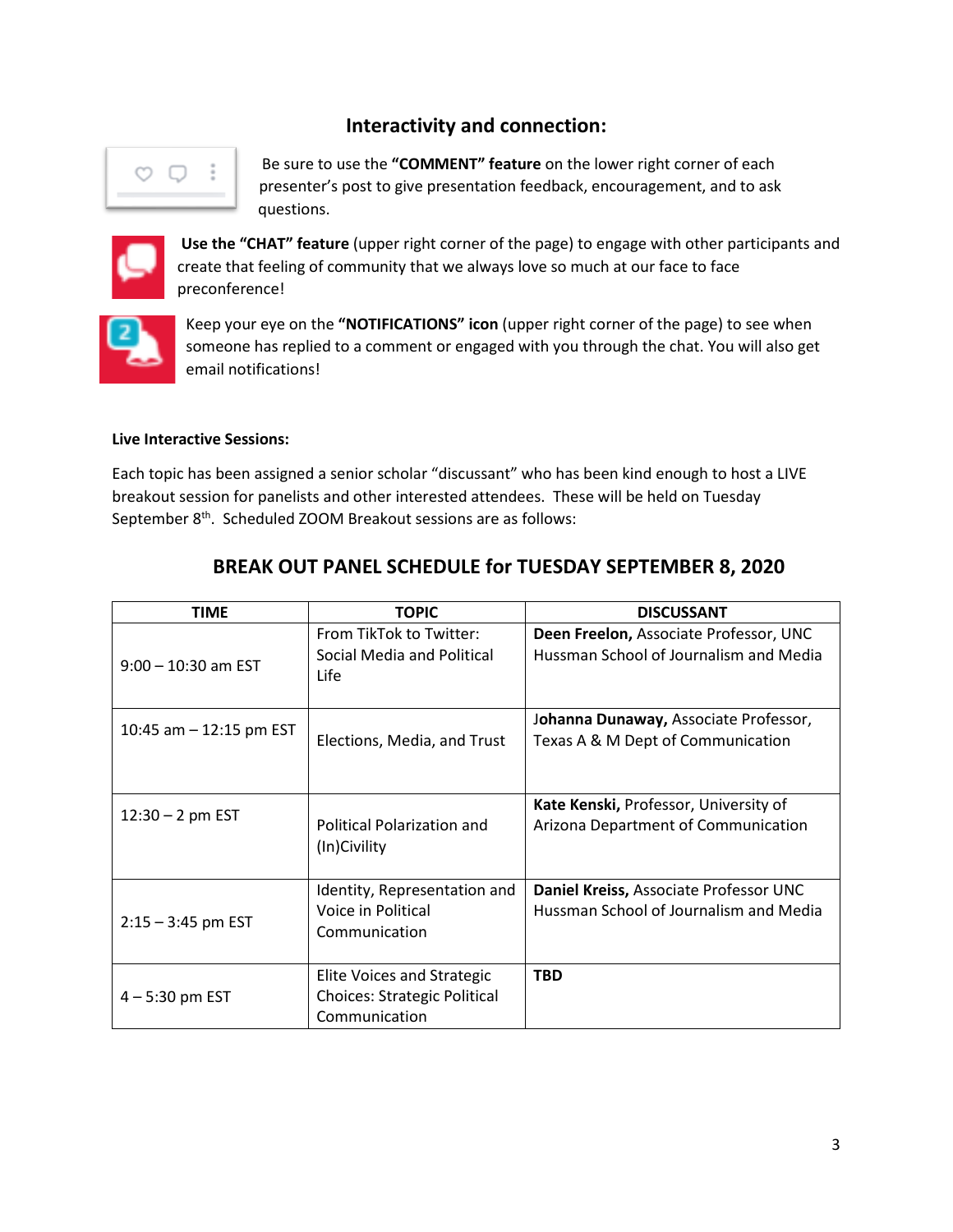## **PANELS AND PRESENTERS**

# **"TOPICS" FOR 2020 POL COMM PRECONFERENCE**

Virtual Panels are organized by "TOPIC"

Presenters will upload 7-10 min long video presentations under their assigned "TOPIC."

Attendees are encouraged to comment on these video posts throughout the week and to attend the Tuesday 9/8 LIVE break out sessions, where the discussants will lead interactive conversations with panelists.

| <b>Elections, Media, and Trust</b>                     |                                                                                                                                      |
|--------------------------------------------------------|--------------------------------------------------------------------------------------------------------------------------------------|
| Name                                                   | Topic / title                                                                                                                        |
|                                                        | The effects of exposure to news about corruption on individual attitudes and                                                         |
| Moran Shechnick                                        | behaviors                                                                                                                            |
| Jennifer Oser, Shelley Boulianne, and Amit<br>Levinson | "Yes I can" in the digital era? A meta-analysis of political efficacy, online<br>participation and offline participation             |
| Cristian Vaccari                                       | Journalists as Candidates and their Effects on Trust and Voting Behavior                                                             |
| Lynzee Flores                                          | I Voted Because Barak Obama Told Me To: The Effect of Soft and Hard Media<br>Parasocial Relationships on Public Political Engagement |
| Kadiri Kehinde                                         | Twitter Discourse and Engagement on the 2019 Pre-Presidential Election<br>Campaign in Nigeria                                        |
| Zachary Andrew Scott                                   | Mass Appeal: Media Outlet Differences in the Allotment of Coverage to<br><b>Presidential Primary Candidates</b>                      |
| Furkan Cakmak                                          | Research on the Shifts in Media Habits After General Elections in the US                                                             |

| <b>Political Polarization and (In) Civility</b>                                               |                                                                                                                          |
|-----------------------------------------------------------------------------------------------|--------------------------------------------------------------------------------------------------------------------------|
| Name                                                                                          | Topic / title                                                                                                            |
| Sarah Bowen, Maureen Rendon, & Emily<br>Sydnor                                                | Uncivil Boundaries: Contesting the Civility of Protestors and Movements                                                  |
| Sam Gubitz                                                                                    | That's the sound of the (civility) police: how civility serves as political strategy                                     |
| Cristian Vaccari and Patricia Rossini                                                         | Uncivil Politicians as a Democratic Double-Edged Sword: Mediated Elite<br>Incivility, Political Trust, and Participation |
| Alex Curry                                                                                    | The Political Weaponization of Sports                                                                                    |
| Chris Tenove                                                                                  | "Trolling on the Campaign Trail: How Candidates Experience and Respond to<br>Online Abuse."                              |
| Erik Brooks                                                                                   | Party above all?: The effects of polarization and partisan identity on political<br>message perception                   |
| Collier, Jessica and Yujin Kim and Talia Stroud                                               | How hyperpartisan memes drive a spiral of homophily on social media, and<br>how to fix it,                               |
| Patrícia Rossini, Jennifer Stromer-Galley, Erica<br>Anita Baptista, Vanessa Veiga de Oliveira | Unfriending, Blocking, or Quitting: Understanding Social Sanctions on<br>Facebook and WhatsApp in the US and in Brazil   |
| Gavin Ploger                                                                                  | Causes and Consequences of Perceptions of Political Polarization                                                         |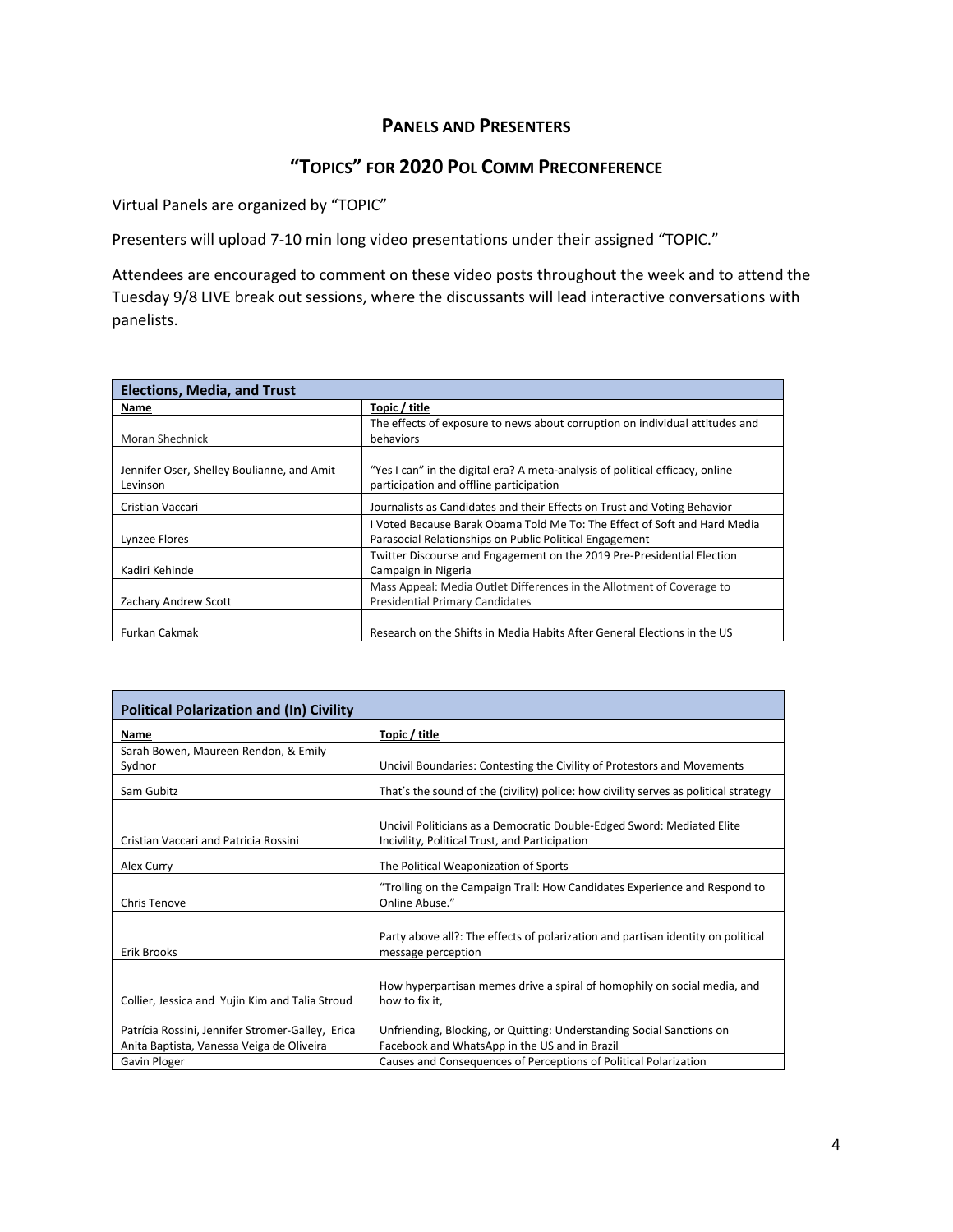| Identity, representation and voice in political communication |                                                                                                                |
|---------------------------------------------------------------|----------------------------------------------------------------------------------------------------------------|
| Name                                                          | Topic / title                                                                                                  |
| Dakota Park-Ozee                                              | Republican Women's Partisan Affects and Identities                                                             |
| Lauren B. Hahn                                                | Faith Unfiltered: Political Expression and Identity Legitimation Among Liberal<br>Christian Women on Instagram |
| Guadalupe Madrigal                                            | Dreamers & Public Opinion toward Immigrant Youth                                                               |
| Tomasz Kasprzak                                               | Disability inclusive elections. A systematic review of research on disabilities<br>(in) visibility in politics |
|                                                               |                                                                                                                |
| <b>Dror Markus</b>                                            | "Identifying Symbolic Political Representation in Media Discourse"                                             |
| Haley R. Hatfield                                             | Whiteness and Virtual Reality                                                                                  |

| <b>From TikTok to Twitter: Social Media and Political Life</b>                      |                                                                                                                                   |
|-------------------------------------------------------------------------------------|-----------------------------------------------------------------------------------------------------------------------------------|
| Name                                                                                | Topic / title                                                                                                                     |
| Sumitra Badrinathan                                                                 | Educative Interventions to Combat Misinformation: Evidence From A Field<br>Experiment in India                                    |
| Fabrizio Gilardi, Clau Dermont, Theresa Gessler,<br>Ma"el Kubli,<br>Stefan M"ullerk | Social Media and Agenda Setting: Parties, Politicians,<br>and Traditional Media                                                   |
| Brian Chan                                                                          | TikTok, governmentality, and liberty                                                                                              |
| Dapeng Wang & Chunying Yue                                                          | Awareness and Attention: Do Citizen Really Know About the Information Local<br>Government Disseminated on Social Media Platforms? |
| G. R. Boynton                                                                       | Voice: What do you do when you have the bully pulpit?                                                                             |
| Sarah Oates                                                                         | ROUNDTABLE on Research Entrepreneurship: Data analytics technologies<br>companies and political communication research            |

|                                   | Elite Voices and Strategic Choices: Strategic Political Communication                             |
|-----------------------------------|---------------------------------------------------------------------------------------------------|
| Name                              | Topic / title                                                                                     |
|                                   |                                                                                                   |
| Andrea Lorenz Nengue              | Self-recruitment, Authenticity and Urgency: Women Running for State and Local<br>Office Post-2016 |
|                                   |                                                                                                   |
| Tegan R Bratcher & Joe Czabovsky  | Code-switching candidates: Political communication, identity and podcasts                         |
|                                   | Pets, Kids, Politics:                                                                             |
| Isabelle Langrock & Lizzie Martin | The Gender Dynamics of U.S. Political Candidates Visual Campaign Strategies                       |
|                                   | The "Soft" Autocrats' Media Persuasion Projects:                                                  |
| Lucie Lu                          | Information-based and Responsive                                                                  |
|                                   |                                                                                                   |
| Joshua M. Scacco and              | The Presidential Voice: Public Expectations of Ubiquitous Communication                           |
| Kevin Coe                         | Practices                                                                                         |
|                                   | Kamala Harris, Bobby Jindal and the construction of identity in political                         |
| Madhavi Reddi                     | campaigns                                                                                         |